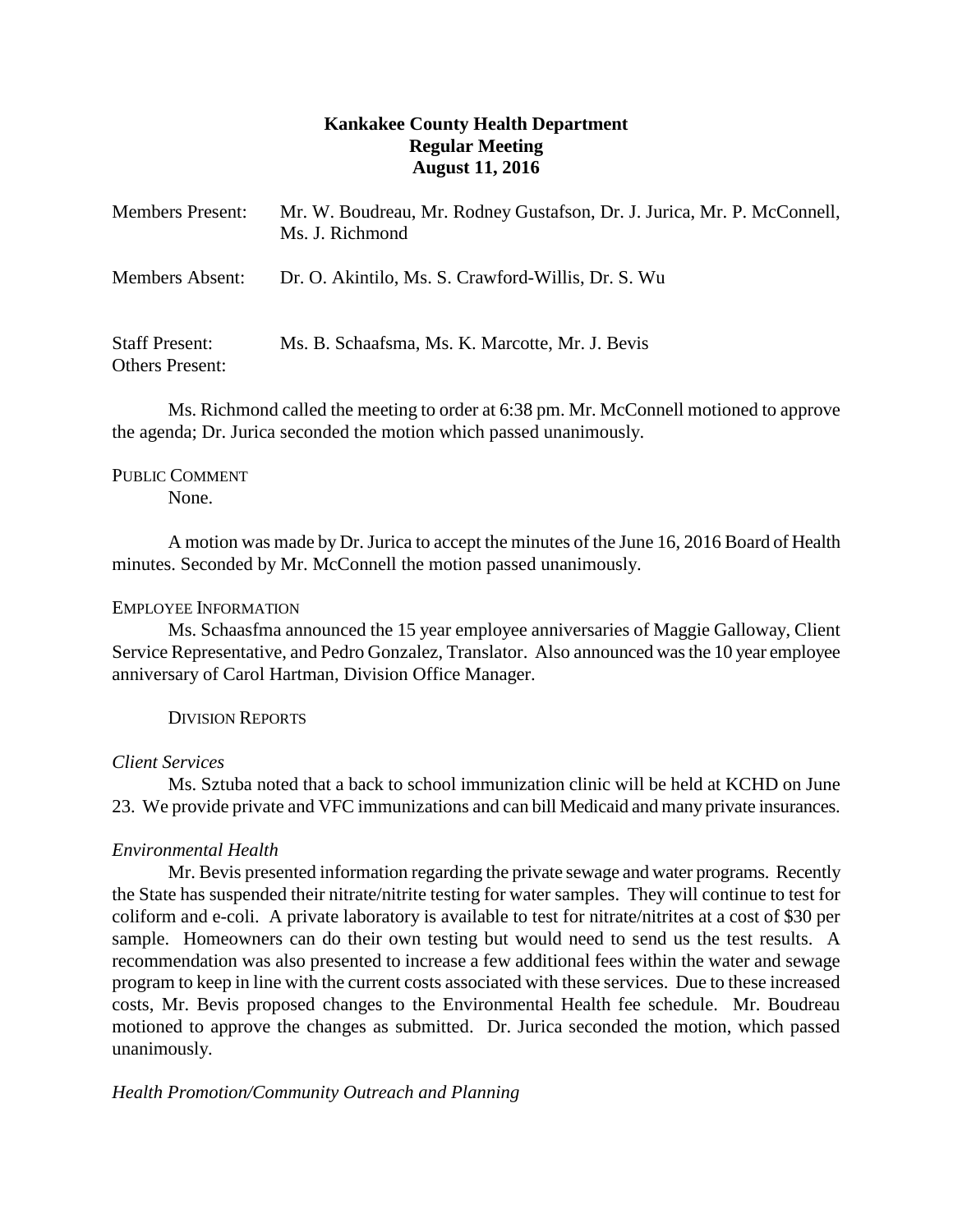Ms. Schaafsma announced that Linda Hildebrandt, Health Educator, is retiring from working part time at the end of May. The Teen Conference was held once again at ONU for area 8<sup>th</sup> and 9<sup>th</sup> graders. It is uncertain whether her position will be filled due to the uncertainty of funding from the Teen Pregnancy Prevention and Illinois Tobacco Free Communities grants.

#### ADMINISTRATIVE REPORTS

#### *Financial Status*

The presented the December 2015, and January, February, March, April and May 2016 financial reports for approval. December and January now reflect the changes to the amended budget. At the end of December, 8.3% of the year, we have received 1.43% of the revenue and allocated 6.16% of the expenses. At the end of January, 16.16% of the year, we have received 6.13% of the revenue and allocated 13.44% of the expenses. At the end of February 2016, 25% of the year, we have received 18.85% of the revenue and allocated 20.64% of the expenses. At the end of March, 33% of the year, we have received 25.90% of the revenue and allocated 29.83% of the expenses. At the end of April, 41.6% of the year, we have received 30.90% of the revenue and allocated 38.85% of the expenses. At the end of May, 50% of the year, we have received 44.36% of the revenue and allocated 45.71% of the expenses. Ms. Schaafsma noted that each month is similar; revenue is lacking, but expenses are within budget. An accounts receivable report as of June 16, 2016 was distributed and reviewed. Dr. Jurica motioned to approve the financial reports. Seconded by Ms. Crawford-Willis the motion passed unanimously.

Ms. Schaafsma provided a grant update. Applications have been received for all grants except Illinois Tobacco Free Communities. This year all grants will use a new system (GATA – Grant Accountability and Transparency Act) across the State to apply so that applications for all department are uniform. It was decided to apply and sign all contracts but if payments are delayed from the State, we could choose to suspend services. The required basic servicesto provide for local health protection include food, water, septic, and infectious disease. Federal programs, like WIC, have also been reimbursing and services will continue. We are among a handful of health departments that have weathered this situation without drastic layoffs or reduced hours/services. Staff are recognized for taking on an additional workload.

#### OLD BUSINESS

None.

#### NEW BUSINESS

Ms. Schaafsma informed the Board that the light fixtures on the outside of the building will be replaced. Keast Electric did the original lighting for the building and proposed a quote of \$2,970 to complete this work.

## EXECUTIVE SESSION

None.

#### ADJOURNMENT

There being no further business before the Board, Mr. Boudreau moved to adjourn at 7:42